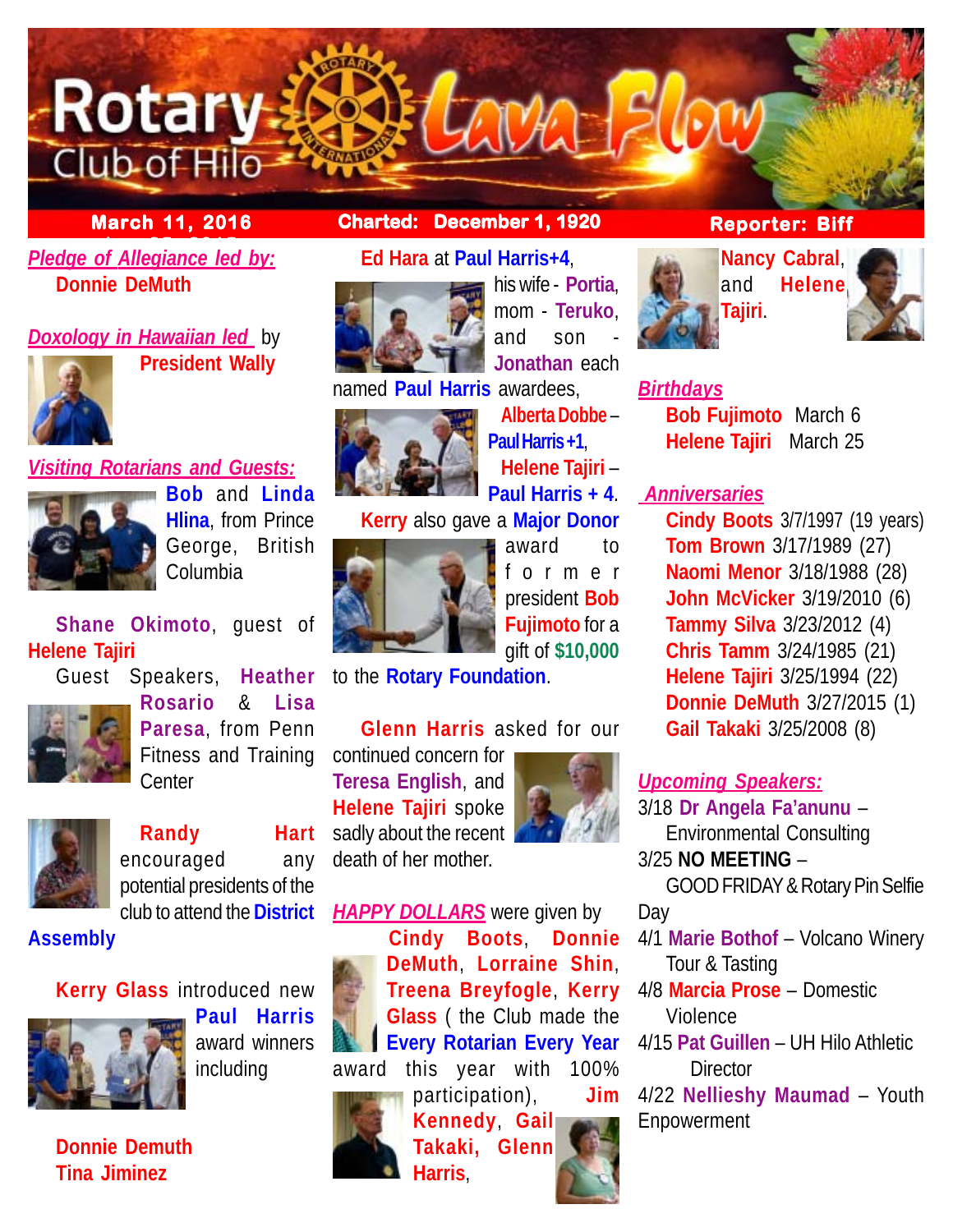#### *Birthdays:*

**Bob Fujimoto** March 6 **Helene Tajiri** March 25

#### *Club Anniversary:*

**Cindy Boots** March 7, 1997 (19) **Tom Brown** March 17, 1989 (27) **Naomi Menor** March 18, 1988 (28) **John McVickar** March 19, 2010 (6) **Tammy Silva** March 23, 2012 (4) **Chris Tamm** March 24, 1995 (21) **Helene Tajiri** March 25, 1994 (22) **Donnie Demuth** March 27, 2015 (1) **Gail Takaki** March 28, 2008 (8)

#### *Wedding Anniversary:*

**Sam & Sandy Wallis March 1 (47) Mitchell & Karen Dodo** March 12 (11) **Jim Cheney & Xia Ying Sun** March 18 (11) **Jerry & Sandy Watanabe** March 19 (27) **Helene & Harvey Tajiri** March 23 (48)

#### *Announcements:*

**March 18 - Dr. Angela Fa'anunu - Townscape, Inc. Environmental Consulting March 19 - District Assembly March 25 - No Meeting April 2 - Merrie Monarch Parade April 8 - Marcia Prose - Child Abuse Awareness Month April 15 - Pat Guillen - UH Hilo Athletic Director April 22 - Nellieshy Manuad - Youth Empowerment**

President .......................................... Wally Wong President Elect ................................. Randy Hart Immediate Past President ............... Richard Johnson Vice President ................................. Mitchell Dodo Secretary ......................................... Susan Munro Treasurer ......................................... Mike Robinson Sergeant-at-Arms ............................. Kathleen McGilvray Membership ..................................... Connie Ichinose Public Relations .............................. Marcia Prose Rotary Foundations ........................... Kerry Glass Club Service ................................... ??? International Service ....................... Stew Hussey Community Service ....................... Reese Mates Youth Service .................................. Tammy Silva Vocational Service .......................... Biff Kennedy

#### *ANNOUNCEMENTS*

• March is Literacy Month & National Nutrition Month

• Matson Ka Ipu Aina – Hilo Rotary Club Foundation

• HOPE Services GLAM Bag Collection – **Nina**

• District Assembly March 19 online registration – Sign-up link: https:// www.eventbrite.com/e/hilo-2016 spring-assembly-tickets-21889762870

• NO MEETING March 25 – GOOD FRIDAY

(Rotary Pin Selfie Day – send a selfie with your pin at noon to **Marcia** and receive a "Meeting Make-Up" card.)

• Rotary T-Shirt new order \$10

### *UPCOMING EVENTS*

• Ohana Read Aloud – March 15 – LCPCS **Wally**

• District Assembly March 19 – Board & New Members

• Merrie Monarch Make Over in the Gardens March 19 Liliuokalani Park

Swing Dance Social at the Elks March 19 – 7p-10p

• Rotary Pin Selfie Day March 25 @NOON - **Marcia**

• Volcano Winery Wine Tour & Tasting April 1, 11a – 1p

Merrie Monarch "100 Years of Rotary" Parade April 2



Photographer: **Stew Hussey Greeters** 

### *SPEAKERS*

The speakers were **Heather Rosario** and **Lisa Paresa**, from the

Penn Fitness Center. In addition to telling us how we could benefit from the exercises, these folks had every



attendee follow them in a series of exercises that stretched more muscles than this reporter had. They also talked about a 30 day weight loss program that sounded very good to those of us who need to lose weight. Their program was entertaining and informative.

The **FOUR WAY TEST** was led by **Treena Breyfogle** and **Tina Jiminez** and followed by **HAVE FUN!**







Be a gift to the world